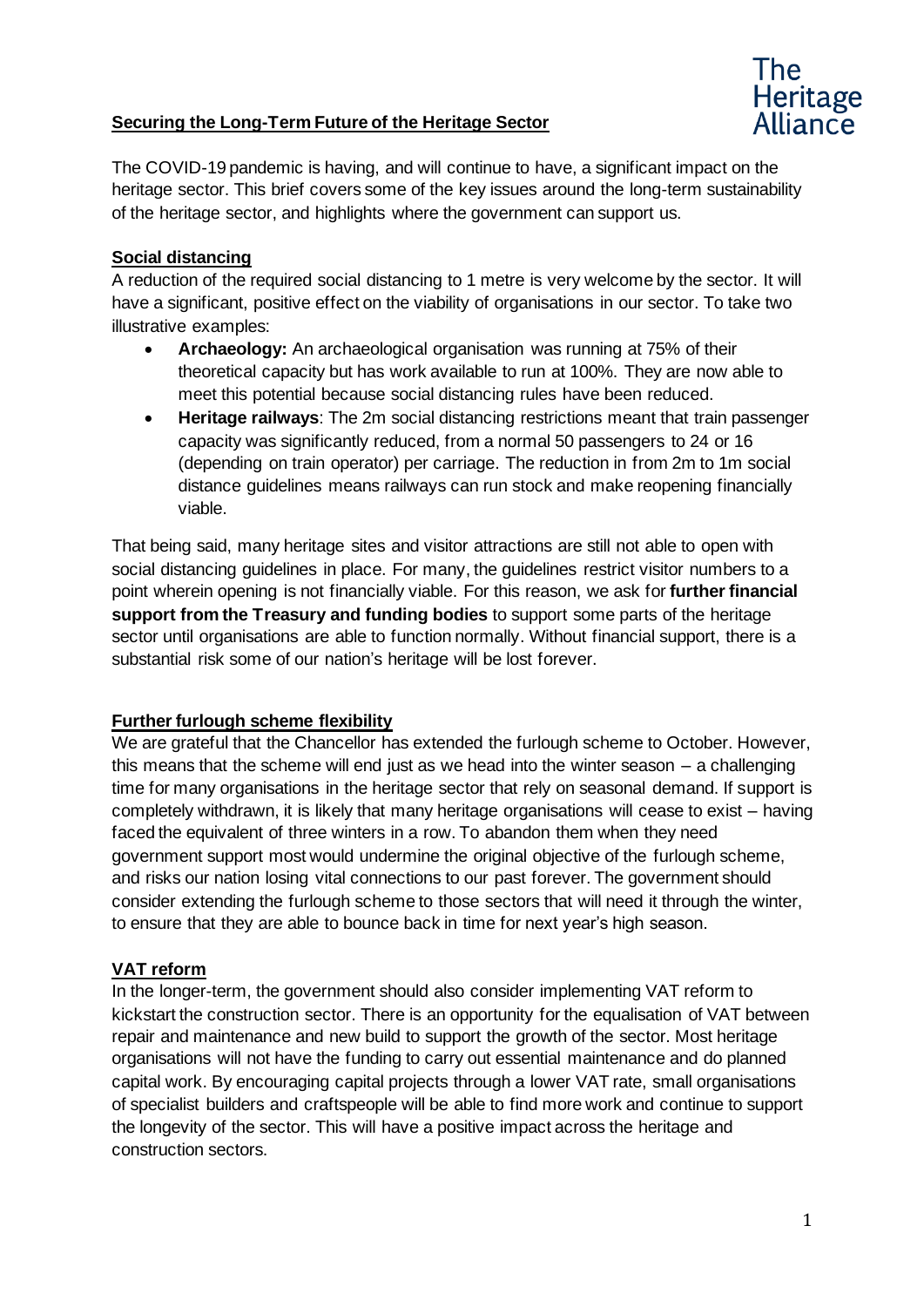

The maintenance and repair of listed buildings also have a key part to play in reaching the Government's net zero target. A recent Historic Environment Forum Heritage Counts report found that we can reduce the carbon emissions of historic buildings by over 60% by 2050 through refurbishment and retrofit. The full report can be foun[d here.](https://historicengland.org.uk/content/heritage-counts/pub/2019/hc2019-re-use-recycle-to-reduce-carbon/)

Other fiscal measures to support private owners of heritage (such as changes to Sideways Loss Relief) would also be appreciated. Long-term, low interest loans – backed by the government - can also form part of a sustainable solution for private businesses in our sector, who are otherwise unable to access grant funding.

# **Supporting heritage skills into the future**

Heritage sites and organisations rely heavily on the vital skills and expertise of the selfemployed sector and contractors. These individuals provide public engagement (art, performance), building work (plasterers, stonemasons), conservation, heritage engineering, specialist archaeological services, and other small consulting contracts. In the long-term, there is a risk that many self-employed contractors will be unable to survive, as they simply fall between the gaps of the existing government schemes, leading to a loss of specialist skills. For example, in a recent survey conducted by The Institute of Conservation, 90% of respondents reported a loss or postponement of work due to COVID-19.

Without these skills, more heritage assets will fall into disrepair and capital and conservation projects will face issues commissioning work. These contractors are also required to teach the next generation of specialists - if they cease to trade, specialist skills could be lost forever.

The government should ensure that these skills survive through targeted grants and support for heritage skills. This would ensure the future survival of the sector, and the important work that it undertakes. This could be in the form of apprenticeship support or skills and work training through government funding. Encouraging young people into apprenticeships in the heritage sector would boost existing organisations and secure the future of our vital work.

### **Positive Messaging Campaign**

We would also urge the government to support us in a **positive messaging campaign** around helping domestic, and later international tourists, to feel safe about returning to visiting heritage, cultural, and tourist sites. We cannot lose our heritage sites in the longer term because the public feel unsafe returning to visit them. We know the public is keen to return to heritage and cultural sites but feel nervous about doing so. We are encouraged to see the work of organisations like VisitBritain promoting our country for visiting in the future. We appreciate the guidance being drawn together by DCMS and would support a joint campaign between sector bodies and DCMS to engage tourists as soon as is reasonable.

--- We appreciate the responsiveness of the government to our concerns, and the constant lines of communication with the Department for Digital, Culture, Media, and Sport. We look forward to working with you to develop policies which support our sector in this time of crisis, and allow us to provide our public good now and as soon as it is safe for physical sites to do so again.